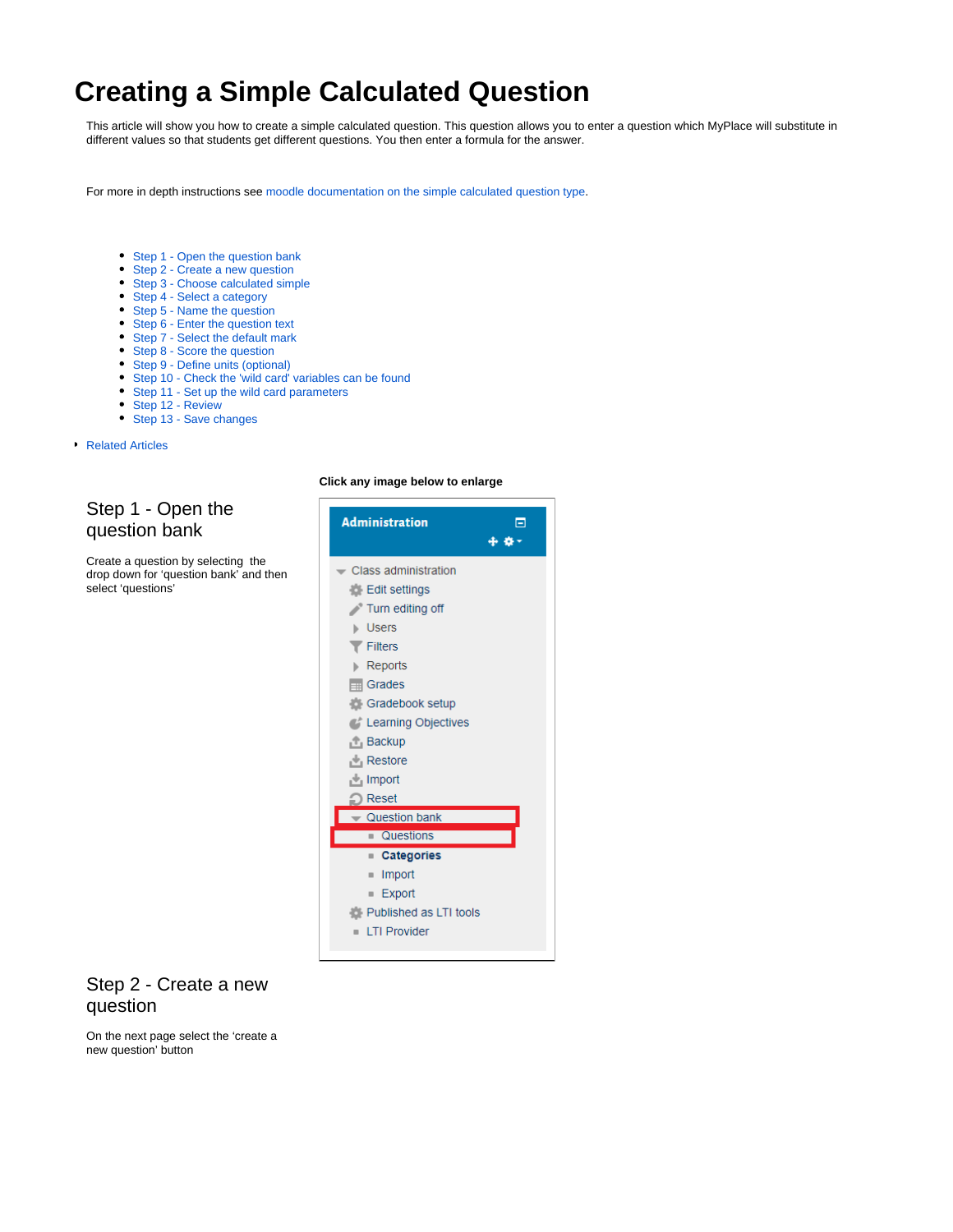

questions which are like numerical questions but with the

numbers used selected randomly

from a set when the quiz is taken.

 $\circ$  :  $\equiv$  Multiple choice

● True/False

 $\overline{})$   $\overline{12}$  Numerical  $2+2$  $\circ$ 

 $\bigcirc$ 僵 Essay

 $\circ$   $\mathbb{H}$ 

 $\circ$  :?:

matching

 $(Cloze)$  $2 +$ 

 $\circ$   $\Box$  Short answer

Calculated

Matching

 $\overline{\bullet}$   $\overline{\bullet}$  Embedded answers

Random short-answer

#### <span id="page-1-0"></span>Step 3 - Choose calculated simple

Select 'calculated simple' from the list then click 'Add'

### <span id="page-1-1"></span>Step 4 - Select a category

Select which category you want the question to be added to in the question bank

#### <span id="page-1-2"></span>Step 5 - Name the question

Enter a question name, this will **not** be shown to students but should help identify the question for you

### <span id="page-1-3"></span>Step 6 - Enter the question text

<span id="page-1-4"></span>You will have to enter at least one 'wildcard' which is the placeholder that allows MyPlace to substitute in values for you. This is done by writing the wildcard inside {curly brackets}

| $\frac{1}{2}$<br>$\circ$         | Calculated multichoice      |                                                                                                             |
|----------------------------------|-----------------------------|-------------------------------------------------------------------------------------------------------------|
| $\frac{2+2}{2}$<br>$\circledast$ | Calculated simple           |                                                                                                             |
| $ {\rm Cr} $<br>$\odot$          | CodeRunner                  | $\overline{\phantom{a}}$                                                                                    |
|                                  | Add                         | Cancel                                                                                                      |
|                                  |                             |                                                                                                             |
| General                          |                             |                                                                                                             |
|                                  | Category                    | Default for Personal Development Planni<br>v                                                                |
|                                  | Question name <sup>**</sup> | <b>Class: Personal Development Planning</b><br>Default for Personal Development Planning (2)<br>Quiz 1 (11) |
|                                  | Question text <sup>*</sup>  | 這<br>$\frac{5000}{5000}$<br>łΞ<br>$A_A \blacktriangleright$<br>8<br>恣<br>B<br>I                             |
|                                  |                             |                                                                                                             |
|                                  |                             |                                                                                                             |
|                                  |                             |                                                                                                             |



| Category                    | Quiz 1 (11)<br>٠                                                                                                                                                                                                                               |
|-----------------------------|------------------------------------------------------------------------------------------------------------------------------------------------------------------------------------------------------------------------------------------------|
| Question name <sup>**</sup> | Simple Calculated Example 1 Quiz 2                                                                                                                                                                                                             |
| Question text <sup>**</sup> | 8<br>183<br>這<br>這<br>÷<br>Ġ<br>$\overline{\mathbb{H}}$<br>$\mathbb Q$<br>e<br>$\mathbb{A}^*$<br>B<br>$\overline{I}$<br>$A_A \neq$<br>$\blacksquare$<br>How much does John earn in a day if he earns £{pounds} an hour and works {hours} hours |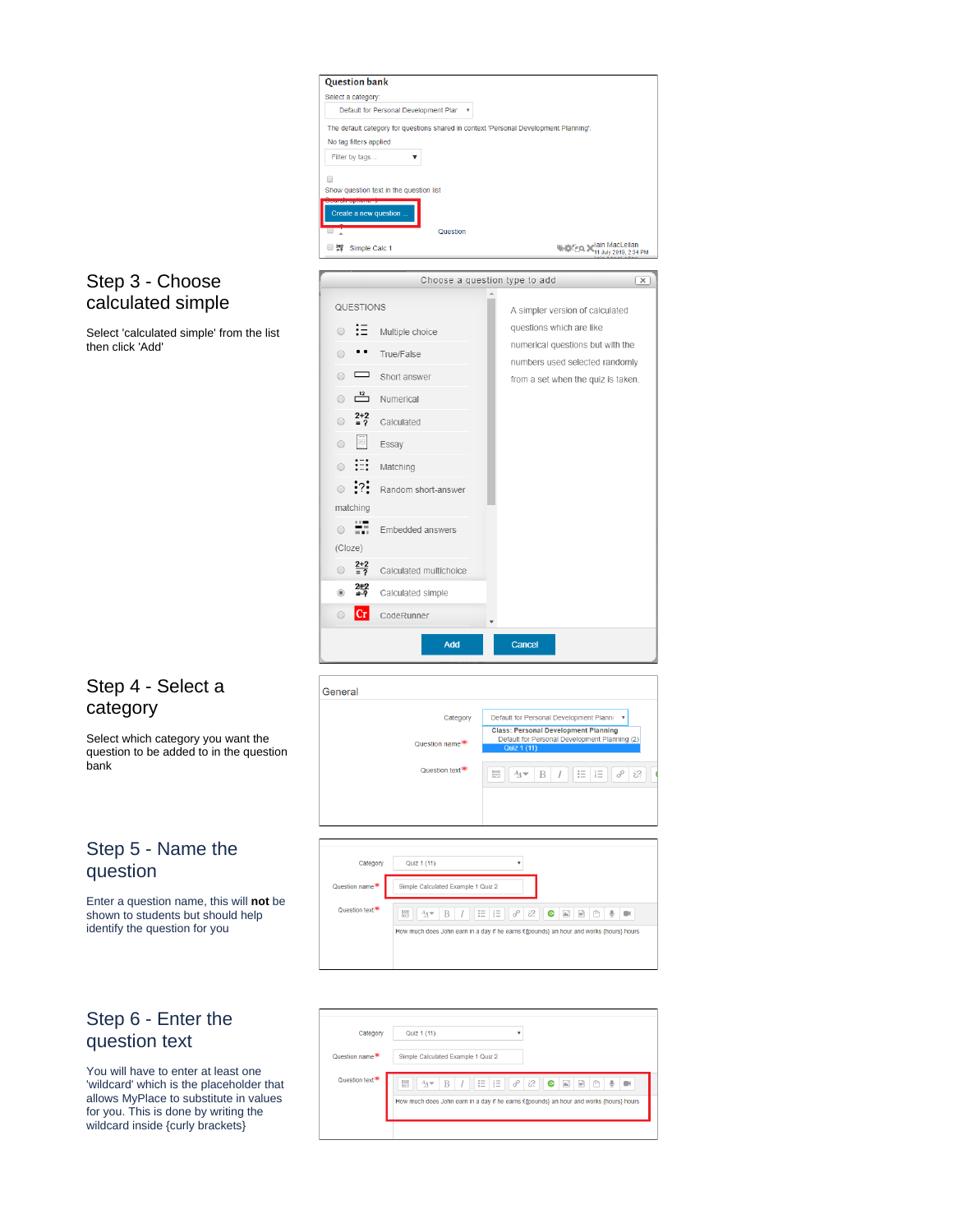# Step 7 - Select the default mark

This sets the maximum mark for this question.

<span id="page-2-2"></span><span id="page-2-1"></span><span id="page-2-0"></span>

| Step 8 - Score the<br>question                                                                                                                                                                                                  | Answer 1 formula =             | {pounds} * {hours}                                           |                                                                                        | Grade<br>100%                                                        |                                 |                |   |
|---------------------------------------------------------------------------------------------------------------------------------------------------------------------------------------------------------------------------------|--------------------------------|--------------------------------------------------------------|----------------------------------------------------------------------------------------|----------------------------------------------------------------------|---------------------------------|----------------|---|
|                                                                                                                                                                                                                                 | Tolerance ±                    | 0.01                                                         | Type<br>Relative                                                                       |                                                                      |                                 |                |   |
| Now enter the correct answer formula,<br>using the wildcard(s) that you entered<br>and any feedback necessary. You<br>should also enter 100% if this is the<br>correct answer. Decimal places and<br>tolerance can also be set. | Answer display<br>Feedback     | Format<br>$2 - r$<br>decimals<br>噩<br>B<br>A⊿ ≂<br>Well done | 這<br>挂<br>P                                                                            | 恣<br>œ                                                               | $\mathbb{R}^2$ . $\mathbb{R}^2$ | $\circledcirc$ | ۰ |
|                                                                                                                                                                                                                                 |                                | <b>Blanks for 1 more answers</b>                             |                                                                                        |                                                                      |                                 |                |   |
| Step 9 - Define units                                                                                                                                                                                                           | ▼ Unit handling                |                                                              |                                                                                        |                                                                      |                                 |                |   |
| (optional)                                                                                                                                                                                                                      |                                | Unit handling                                                | Units are not used at all. Only the numer                                              |                                                                      |                                 |                |   |
| If you want to use units you can enter<br>them here                                                                                                                                                                             |                                | 0.1<br>Unit penalty <sup>7</sup><br>Units are input using    | the text input element                                                                 | as a fraction (0-1) of the response grade<br>$\overline{\mathbf{v}}$ |                                 |                |   |
|                                                                                                                                                                                                                                 |                                | Units go                                                     | on the right, for example 1.00cm or 1.00F                                              |                                                                      |                                 |                |   |
|                                                                                                                                                                                                                                 | $\overline{\phantom{a}}$ Units |                                                              |                                                                                        |                                                                      |                                 |                |   |
|                                                                                                                                                                                                                                 |                                | Unit $1 \quad$                                               | 1.0                                                                                    |                                                                      |                                 |                |   |
|                                                                                                                                                                                                                                 |                                |                                                              | Blanks for 2 more units                                                                |                                                                      |                                 |                |   |
|                                                                                                                                                                                                                                 |                                |                                                              |                                                                                        |                                                                      |                                 |                |   |
| Step 10 - Check the                                                                                                                                                                                                             | ▶ Multiple tries               |                                                              | Find the wild cards {x} present in the correct answer formulas                         |                                                                      |                                 |                |   |
|                                                                                                                                                                                                                                 |                                |                                                              |                                                                                        |                                                                      |                                 |                |   |
|                                                                                                                                                                                                                                 |                                |                                                              |                                                                                        |                                                                      |                                 |                |   |
|                                                                                                                                                                                                                                 |                                | ▶ Wild cards parameters used to generate the values          |                                                                                        |                                                                      |                                 |                |   |
| 'wild card' variables can<br>be found<br>Now click the 'Find the wild cards'<br>button.<br>Step 11 - Set up the wild<br>card parameters                                                                                         |                                |                                                              | 10                                                                                     | Thew set(s) of wild card(s) values                                   |                                 |                |   |
| The page will refresh and produce this<br>next set of options, choose how many                                                                                                                                                  |                                | Display                                                      |                                                                                        | * set(s) of wild card(s) values                                      |                                 |                |   |
|                                                                                                                                                                                                                                 |                                |                                                              | You must add at least one set of wild card(s) values before you can save this question |                                                                      |                                 |                |   |
| wildcards you want generated and click<br>generate.<br>Step 12 - Review                                                                                                                                                         | ▼ Wild card(s) values          |                                                              |                                                                                        |                                                                      |                                 |                |   |
|                                                                                                                                                                                                                                 |                                |                                                              |                                                                                        | Update the wild card(s) values                                       |                                 |                |   |
|                                                                                                                                                                                                                                 |                                | Wild card {pounds} <sup>*</sup>                              | 8.7                                                                                    |                                                                      |                                 |                |   |
| The page will refresh and you will be<br>able to view the produced values. This<br>will be the pool of questions the<br>students will be asked.                                                                                 |                                | Wild card {hours}                                            | 4.5                                                                                    |                                                                      |                                 |                |   |
|                                                                                                                                                                                                                                 |                                | Set 10 {pounds} * {ho                                        | $2.0 * 6.8 = 13.60$<br>Min: 13.464 -- Max: 13.736                                      | Correct answer: 13.60 inside limits of true value                    |                                 |                |   |
|                                                                                                                                                                                                                                 |                                | Wild card {pounds}                                           | 7.5                                                                                    |                                                                      |                                 |                |   |
|                                                                                                                                                                                                                                 |                                | Wild card {hours}                                            | 2.1                                                                                    |                                                                      |                                 |                |   |

## <span id="page-2-5"></span><span id="page-2-4"></span><span id="page-2-3"></span>Step 13 - Save changes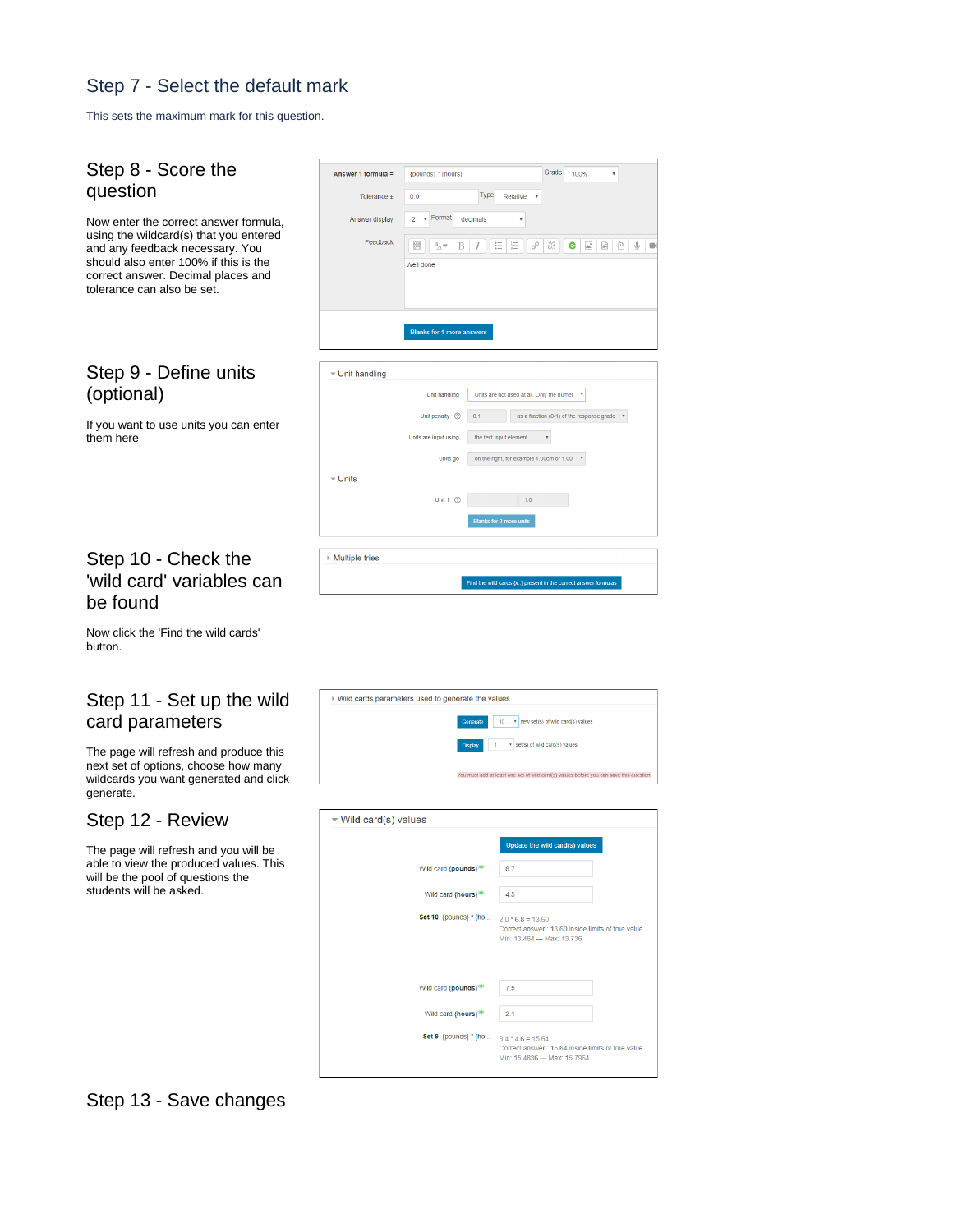|                                                                                                                        | $\triangleright$ Multiple tries                                                                                         |                                                             |  |
|------------------------------------------------------------------------------------------------------------------------|-------------------------------------------------------------------------------------------------------------------------|-------------------------------------------------------------|--|
|                                                                                                                        | Tags<br>Þ.                                                                                                              |                                                             |  |
|                                                                                                                        | There are required fields in this form marked $*$                                                                       | Save changes and continue editing<br>Save changes<br>Cancel |  |
| You will then be displayed with your<br>question and other questions in that<br>category. You can click the magnifying | Show question text in the question list<br>Search options  <br>Create a new question                                    |                                                             |  |
|                                                                                                                        | 0<br>Question                                                                                                           |                                                             |  |
| glass icon<br>to preview the                                                                                           | Simple Calculated Example 1 Quiz 2<br>25.2<br>With selected:<br>Example Category 3 (1)<br><b>Delete</b><br>Move to $>>$ | lain MacLellan<br>July 2019, 10:40 AM                       |  |
| to further<br>question or the cog<br>edit it                                                                           |                                                                                                                         |                                                             |  |

For information on adding questions to your quiz see the 'Adding Questions To Your Quiz' section of [Creating Quiz Questions.](https://wiki.lte.strath.ac.uk/display/MS/Creating+Quiz+Questions)

# <span id="page-3-0"></span>Related Articles

- [Disability Adjustments, Including Extra Time](https://wiki.lte.strath.ac.uk/display/MS/Disability+Adjustments%2C+Including+Extra+Time) (Myplace Support)
	- $\circ$  [feedback](https://wiki.lte.strath.ac.uk/label/feedback)
	- [assessment](https://wiki.lte.strath.ac.uk/label/assessment)
	- $\circ$  [quiz](https://wiki.lte.strath.ac.uk/label/quiz)
	- $\circ$  [extra](https://wiki.lte.strath.ac.uk/label/extra)
	- $\circ$  [time](https://wiki.lte.strath.ac.uk/label/time)
	- <sup>o</sup> [disability](https://wiki.lte.strath.ac.uk/label/disability)
	- [adjustment](https://wiki.lte.strath.ac.uk/label/adjustment)  $\circ$  [exam](https://wiki.lte.strath.ac.uk/label/exam)
	- <sup>o</sup> [staff](https://wiki.lte.strath.ac.uk/label/staff)
	-
	- <sup>o</sup> [update](https://wiki.lte.strath.ac.uk/label/update) <sup>o</sup> [overrides](https://wiki.lte.strath.ac.uk/label/overrides)
- [Quiz Allowing Students extra time or more attempts](https://wiki.lte.strath.ac.uk/display/MS/Quiz+-+Allowing+Students+extra+time+or+more+attempts) (Myplace Support)
	- $^{\circ}$  [quiz](https://wiki.lte.strath.ac.uk/label/quiz)
	- <sup>o</sup> [staff](https://wiki.lte.strath.ac.uk/label/staff)
	- <sup>o</sup> [extratime](https://wiki.lte.strath.ac.uk/label/extratime)
	- <sup>o</sup> [attempts](https://wiki.lte.strath.ac.uk/label/attempts)
- [Creating a Quiz](https://wiki.lte.strath.ac.uk/display/MS/Creating+a+Quiz) (Myplace Support)
	- <sup>o</sup> [staff](https://wiki.lte.strath.ac.uk/label/staff)
	- $^{\circ}$  [quiz](https://wiki.lte.strath.ac.uk/label/quiz)
	- <sup>o</sup> [activity](https://wiki.lte.strath.ac.uk/label/activity)
	- <sup>o</sup> [kb-how-to-article](https://wiki.lte.strath.ac.uk/label/kb-how-to-article)
	- [teaching](https://wiki.lte.strath.ac.uk/label/teaching)
- [Creating a Numerical Question](https://wiki.lte.strath.ac.uk/display/MS/Creating+a+Numerical+Question) (Myplace Support)
	- <sup>o</sup> [question](https://wiki.lte.strath.ac.uk/label/question)
	- $\circ$  [question-bank](https://wiki.lte.strath.ac.uk/label/question-bank)
	- $\circ$  [quiz](https://wiki.lte.strath.ac.uk/label/quiz)
- [Creating a Multiple Choice Question](https://wiki.lte.strath.ac.uk/display/MS/Creating+a+Multiple+Choice+Question) (Myplace Support)
	- <sup>o</sup> [question](https://wiki.lte.strath.ac.uk/label/question)
	- $\circ$  [question-bank](https://wiki.lte.strath.ac.uk/label/question-bank)
	- $^{\circ}$  [quiz](https://wiki.lte.strath.ac.uk/label/quiz)
- [Creating a Simple Calculated Question](#page-0-2) (Myplace Support)  $^{\circ}$  [quiz](https://wiki.lte.strath.ac.uk/label/quiz)
	- $\circ$  [question](https://wiki.lte.strath.ac.uk/label/question)
	-
- [Creating Quiz Questions](https://wiki.lte.strath.ac.uk/display/MS/Creating+Quiz+Questions) (Myplace Support)  $\degree$  [quiz](https://wiki.lte.strath.ac.uk/label/quiz)
	- <sup>o</sup> [kb-how-to-article](https://wiki.lte.strath.ac.uk/label/kb-how-to-article)
	- <sup>o</sup> [question](https://wiki.lte.strath.ac.uk/label/question)
	- $\circ$  [bank](https://wiki.lte.strath.ac.uk/label/bank)
	- <sup>o</sup> [question-bank](https://wiki.lte.strath.ac.uk/label/question-bank)
- [Building and Managing Your Quiz](https://wiki.lte.strath.ac.uk/display/MS/Building+and+Managing+Your+Quiz) (Myplace Support)
	- $^{\circ}$  [quiz](https://wiki.lte.strath.ac.uk/label/quiz)
		- o [kb-how-to-article](https://wiki.lte.strath.ac.uk/label/kb-how-to-article)
		- <sup>o</sup> [question](https://wiki.lte.strath.ac.uk/label/question)
		- $\circ$  [bank](https://wiki.lte.strath.ac.uk/label/bank)
		- <sup>o</sup> [question-bank](https://wiki.lte.strath.ac.uk/label/question-bank)
- [Creating a Randomised Quiz](https://wiki.lte.strath.ac.uk/display/MS/Creating+a+Randomised+Quiz) (Myplace Support)
	- $\circ$  [quiz](https://wiki.lte.strath.ac.uk/label/quiz)  $^{\circ}$  [question](https://wiki.lte.strath.ac.uk/label/question)